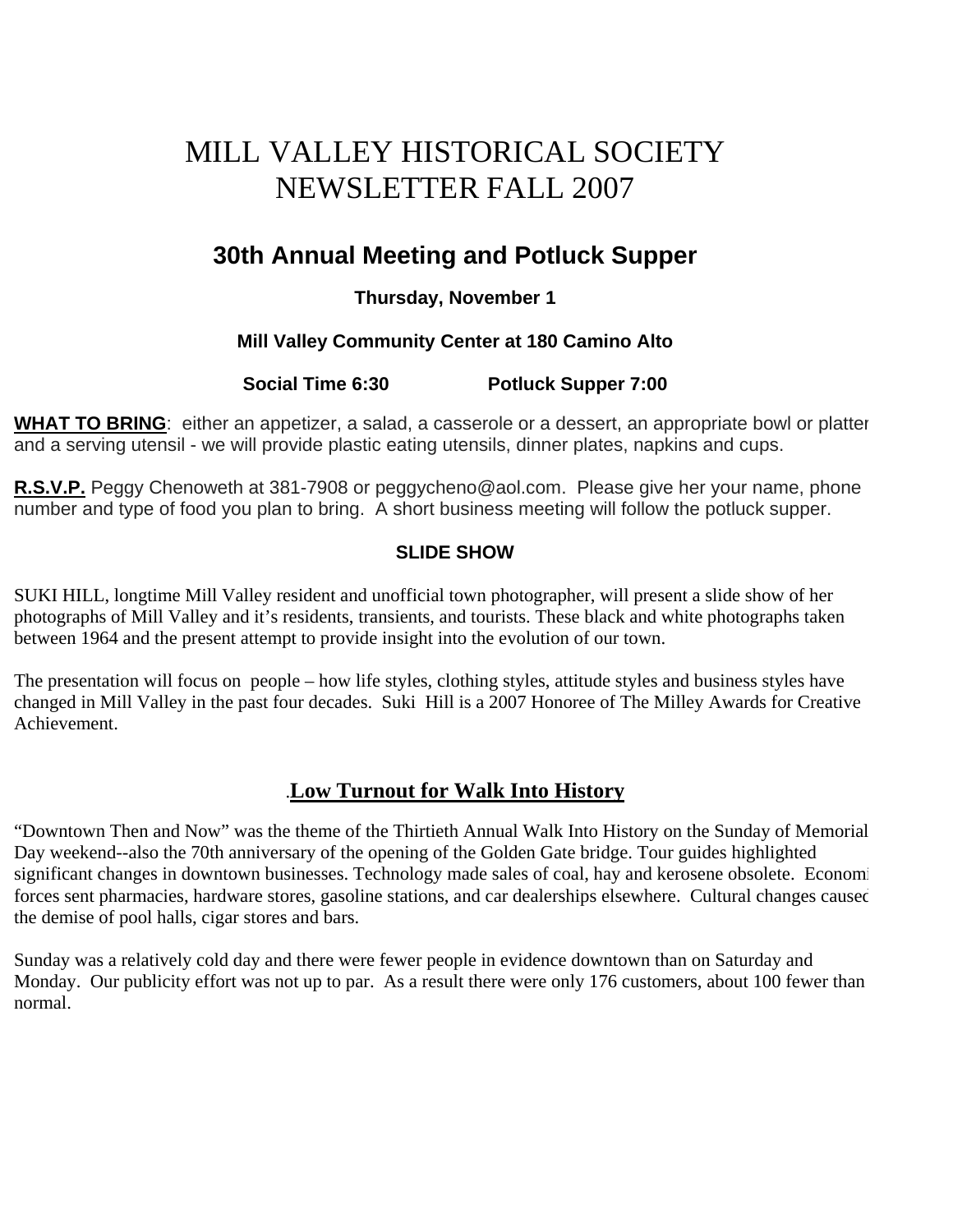# HOMESTEAD HILL LION HILL



The photo on the left was taken in 1973 at Miller and Evergreen. In the background on the south ridge of Homestead Valley is an 858 ft. hill on the Dias Ranch, now part of the Golden Gate National Recreation Area. Matthew Davis named it "Homestead Hill" in his May 1984 article in the Homestead Headlines. His 1988 book, "On Foot in Homestead" is a compilation of 38 such articles. He mentions "Homestead Hill" in 11 of the articles. The photo on the right is a painting by Thaddeus Welch entitled, "Springtime, Lion Hill, Millwood." He painted it in 1903 at a spot near Miller and Evergreen. Matthew Davis saw this painting at the Bolinas Museum in June, 2007 and recognized "Lion Hill" as "Homestead Hill."

Thaddeus Welch and his wife Ludmilla were famous landscape artists. In 1896, they built a snug cottage on Webb Creek near the bottom of Steep Ravine. Their paintings include scenes of Mount Tamalpais, the spit at Stinson Beach, Bolinas Bay, Steep Ravine and other nearby landscapes. In 1902 they moved to a less isolated cottage in San Geronimo Valley for its better climate and proximity to the railroad. It was easy for them to get to Millwood, the railroad station on Miller near Homestead Valley. In 1902 they painted three paintings of Lion Hill as seen from what is now the corner of Montford and Molino. One of them by Ludmilla is displayed in the History Room.

## **History Room Update**

*By David Grossman*

#### **Interns**

Some new faces have adorned the History Room. Three graduate students from the San Jose State University School of Library Science have joined the History Room staff as interns through the fall semester. Bonnie Groshong, Jessica Ryan, and Peder Hash will spend six to eight hours per week in the History Room extending our open hours and assisting in all aspects of library work. The interns have been busy digitizing and cataloging the library's historic photograph collection which will soon be accessible on the library's web site. Please stop by the History Room and meet Bonnie, Jessica, and Peder.

#### **History Buffs View Our Photographs**

In the past month, approximately 800 people viewed our historic photographs of Mill Valley on the Online Archive of California (OAC) web site. Each visitor viewed an average of 2.13 photographs and 194 of our 200 photographs on the OAC web site were viewed at least once. The most popular photos were views of the Mountain Railroad, the West Point Inn, the Tourist Club, and Ocean View Trail to Muir Woods from the Panoramic Highway. Although most users hail from Mill Valley and the Bay area, we have had visitors from all over the U.S. and more than 30 countries across five continents from Chile to China and Austria to Australia. .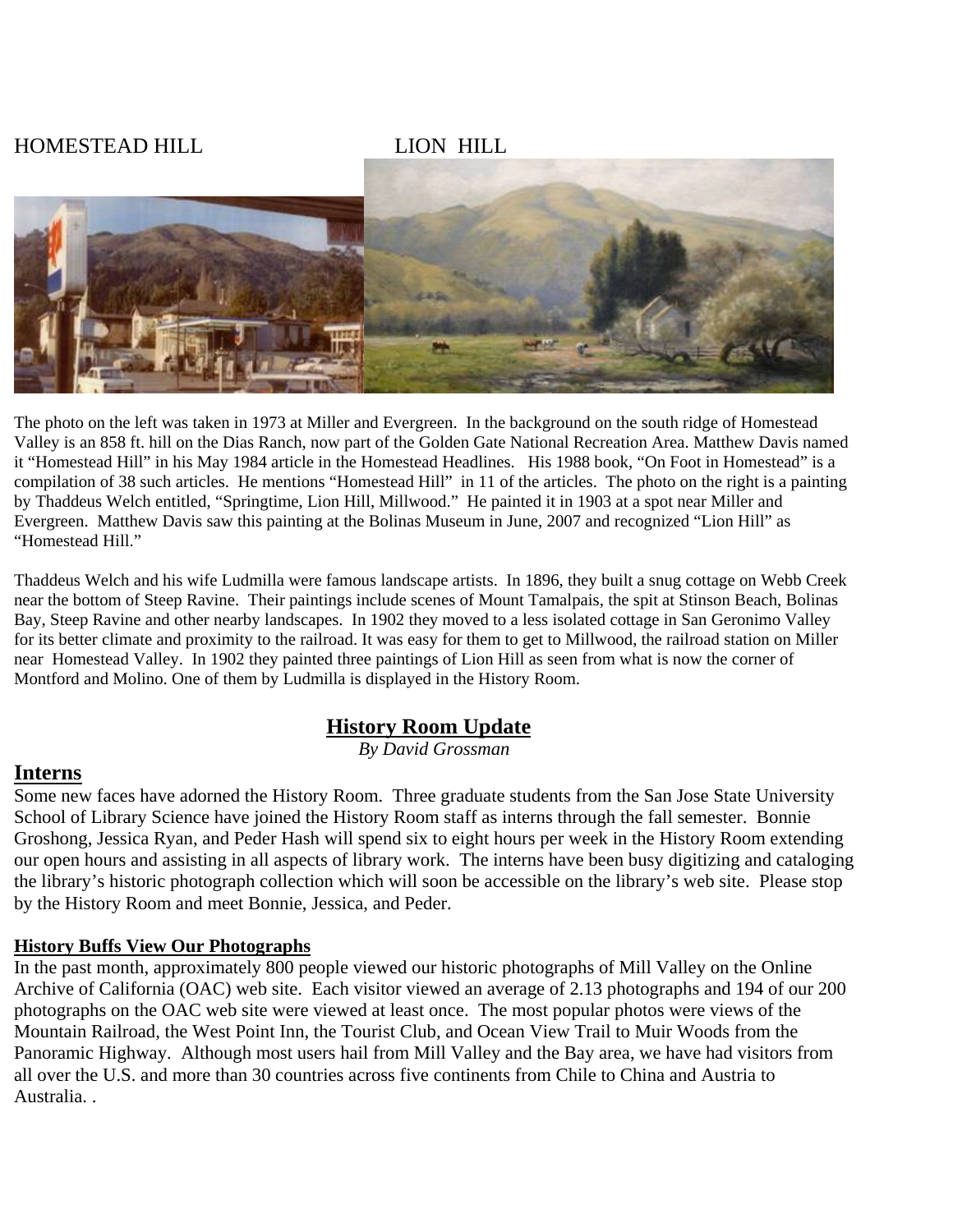# **PRESIDENT'S MESSAGE**  *By John Leonard, Board president*

Our most recent Walk into History featured downtown Mill Valley. Perhaps we should have called it "A Snapshot In Time" or billed it as a farewell tour. Starting before the walk, but continuing and growing in intensity, there has been a process of commercial turnover that marks this as one of the most dramatic eras of change in the downtown that we have experienced in our 100 plus year history. We have lost Capricorn and the Greenwood Store. Jenny Low's, Village Music and Sweetwater are gone. Banana Republic (to old timers, who remember the original hole-in-the-wall on East Blithedale, Banana Republic Two) is leaving. When this much loss in the retail fabric of a small downtown occurs so quickly there is cause for concern. Unfortunately, these losses and pending losses have no single cause and no single villain. And there is little the City can do to prevent change unless a proposed change in use would be more intense in projected traffic and parking impacts than the previous use.

Although the above list of going and gone businesses includes a restaurant and a clothing store, the mix of businesses in the downtown trends toward eating and coffee establishments, clothing stores, banks, and real estate offices, with a few odds and ends thrown in. Is this a reflection of what the rents will bear, of what Mill Valley has become, or a combination of the two? In any case, as we stroll the downtown and notice the empty storefronts, the "For Lease" signs, and the "Change of Ownership" applications we can reflect on the truism of Joni Mitchell's line that "you don't know what you've got 'til it's gone." Or, in the words of a more recent song, "Closing time, every new beginning is some other beginning's end."

# **ORAL HISTORY**

*By Joan Murray* 

I recently recorded the oral history of Jim McGowan, Jr., son of Mill Valley's chief of police from 1937 to 1961. Jim attended Mill Valley schools, College of Marin and San Francisco State. Both he and his wife Eileen (nee Sloan) were raised in Mill Valley. They now live in Larkspur. Jim recently retired after being a long-time coach at College of Marin.

Police Chief McGowan knew everyone, and since everyone knew him, Jim, Jr. was expected to behave himself. Two characters in the following tale are Roy Bernard who became Mill Valley Fire Department Battalion Chief and Lee Clark who became a UC-Berkeley math professor.



Jim and Eileen McGowan

"We used to find things to do in the summer and sometimes those things weren't too good. I once borrowed one of my mother's purses that was in this stack and I thought wouldn't be missed. So I borrowed her purse and three of us went about half way up Corte Madera Grade where there was a big culvert—it's still there. We hid in the culvert, tied a string onto the purse and threw it out into the middle of the road. In those days there wasn't much traffic, but a car would come along and stop to grab the purse. We would pull in the string and take off running while they were swearing at us. We might have pulled this trick four or five times. One of us watched for cars from up on the hill while the other two were in the ditch. Our last try didn't turn out to be a great success. Roy Bernard and Lee Clark were in the ditch and I was the watch guy. I said, 'Here comes a car' and when I saw a police car following it, I said, 'Hurry up, get out of here, here comes a police car.' To this day, both Roy and Lee claim they were never warned. At any rate, they took off, but they left the purse in the road. The police picked up the purse and looked up the hill for kids, but they couldn't see us. We were well hidden. When they investigated, they discovered that my mother's name was in it. Two or three days later, my father said, 'Look, don't take your mother's purse anymore, okay?'"

It is this type of tale that makes oral histories interesting and so much fun.